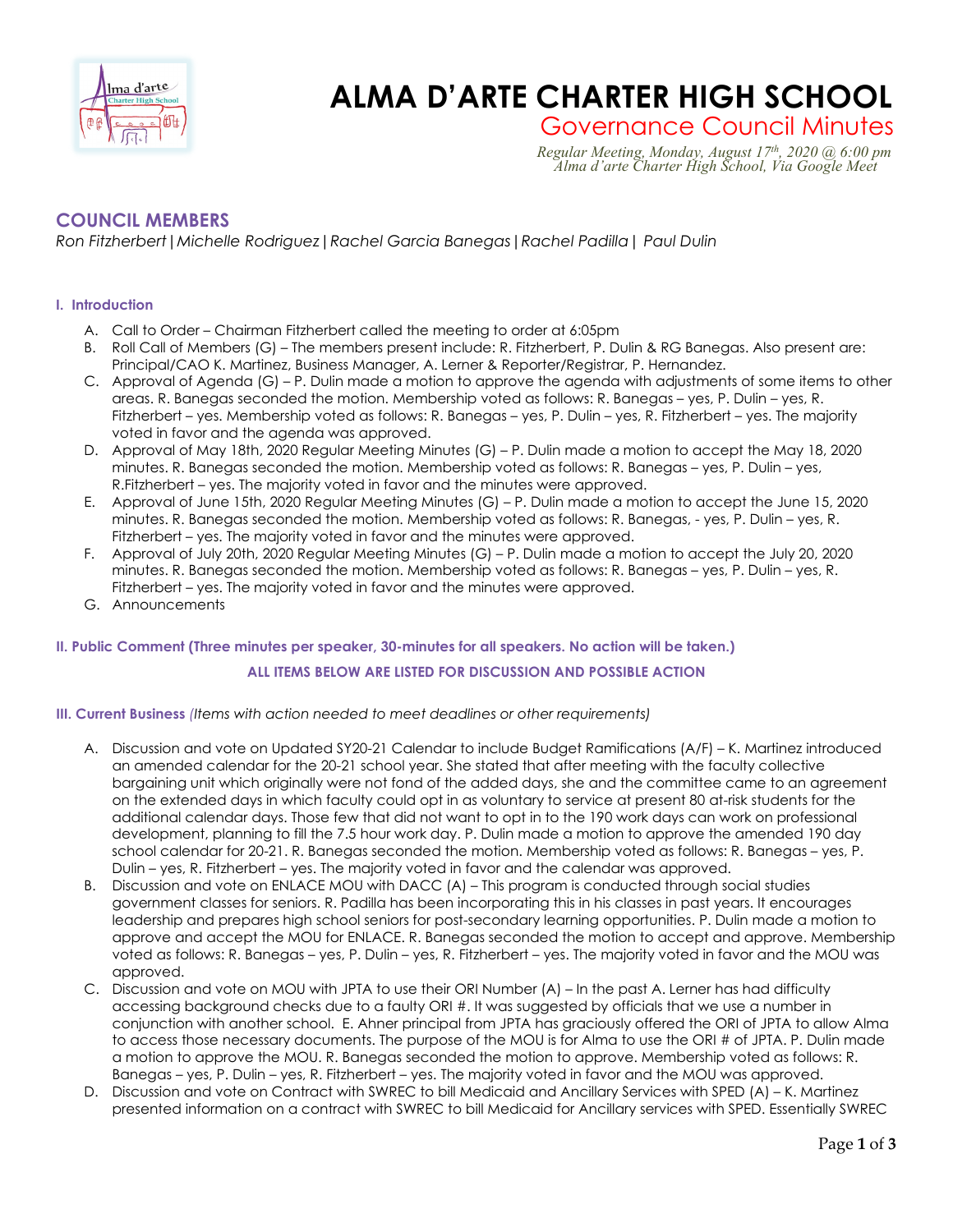will take care of the paperwork and will charge between 8-18% for rendered services. P. Dulin made a motion to approve the contract. R. Banegas seconded the motion. Membership voted as follows: R. Banegas – yes, P. Dulin – yes, R. Fitzherbert – yes. The majority voted in favor and the contract was approved.

- E. Board Recruitment Discussion (G) R. Fitzherbert encouraged members to recruit new members for the GC, Finance committee and Parent advisory board.
- F. Policies/Procedures Review & Third Read of Updated Policies (G)
	- a. Student Discipline P.Dulin made a motion to approve the policy. R. Banegas seconded the motion. Members voted as follows: R. Banegas – yes, P. Dulin – yes, R. Fitzherbert – yes. The majority voted in favor and the policy was approved.
	- b. Evaluation of Staff P. Dulin asked for section G to have more clarification. This policy is tabled for further discussion.
	- c. Background Checks and Verifications P.Dulin made a motion to approve the policy. R. Banegas seconded the motion. Members voted as follows: R. Banegas – yes, P. Dulin – yes, R. Fitzherbert – yes. The majority voted in favor and the policy was approved.
	- d. Emergency Medication tabled for further review
- G. Policies/Procedures Review & First Read of New Title IX and COVID-19 Policies (G) Chairman Fitzherbert and GC members agreed that the following policies will be moved to the next reading.
	- a. COVID-19 Reentry: School Policies/Procedures Guidebook/Employee Return to Work Guidance
	- b. Employee Return-To-Work Guidance in the COVID-19 Setting
	- c. Emergency Paid Sick Leave and Expanded Family Medical Leave Policy
	- d. TITLE IX Grievance Complaint Procedures
	- e. Notice of TITLE IX Policy and Grievance and Complaint Procedures Prohibiting Sex-Based Discrimination
	- f. TITLE IX Nondiscrimination (Basis of Sex)/Sexual Harassment Policy
- H. Update on Theatre Dedication Plans (G) Plans for this event have been postponed indefinitely. It will be revisited once the worldwide pandemic is over.
	- 1. ENGAGE NM Program The ENGAGENM program helps at-risk students by helping them to stay on track and be present in school. At-Risk students are referred to ENGAGE by an educator and a member of ENGAGE assists by reaching out and contacts students. The program is similar to Big Brothers/Big Sisters only focuses on educational needs, and is approved by the PED and free of charge. ENGAGENM requests permission to access student information through a data sharing agreement from the school. P.Dulin made a motion to approve the agreement with ENGAGE NM. R. Banegas seconded the motion. Members voted as follows: R. Banegas – yes, P. Dulin – yes, R. Fitzherbert – yes. The majority voted in favor and the agreement was approved.

I.

**IV. Past Business** *(Review and routine approval/acceptance of actions taken, reports compiled, funds received/expended, audit and program results, etc.)*

- A. Monthly Financial Report (F)
	- 2. Financial Statements as of July 31st, 2020 A. Lerner recapped the finance committee on discussion that was had by the finance committee. P.Dulin made a motion to approve and accept the financial statements. R. Banegas seconded the motion. Members voted as follows: R. Banegas – yes, P. Dulin – yes, R. Fitzherbert – yes. The majority voted in favor and the financial statements were approved.
	- 3. BAR's Approval (If required) No BAR's this meeting.
	- 4. Payroll and Accounts Payable Acceptance P.Dulin made a motion to approve and accept the payroll and accounts payable. R. Banegas seconded the motion. Members voted as follows: R. Banegas – yes, P. Dulin – yes, R. Fitzherbert – yes. The majority voted in favor and payroll & accounts payable was approved.
	- 5. Approval of FY20 Inventory List P.Dulin made a motion to approve and accept the inventory list. R. Banegas seconded the motion. Members voted as follows: R. Banegas – yes, P. Dulin – yes, R. Fitzherbert – yes. The majority voted in favor and the inventory list was approved.
	- 6. Presentation of Status of Budget Revisions from Approved 20/21 Budget Currently awaiting PED for an update.
	- 7. 2019-2020 Audit Update/Status Audit is remote and A. Lerner has just been answering questions from the remote audit committee. Nothing to report.
	- 8. Further Discussion regarding Electronic Signature Procedures A. Lerner explained that the electronic signature is efficient and asked GC members to consider it. Checks and balances can be placed before Esignatures are approved on checks. Chairman Fitzherbert asked A. Lerner to figure out specifics of the E-Sign system. A. Lerner suggested that maybe the board create a procedure for using e-signatures as well. (I.e. cap amounts, number of signatures, who for?)